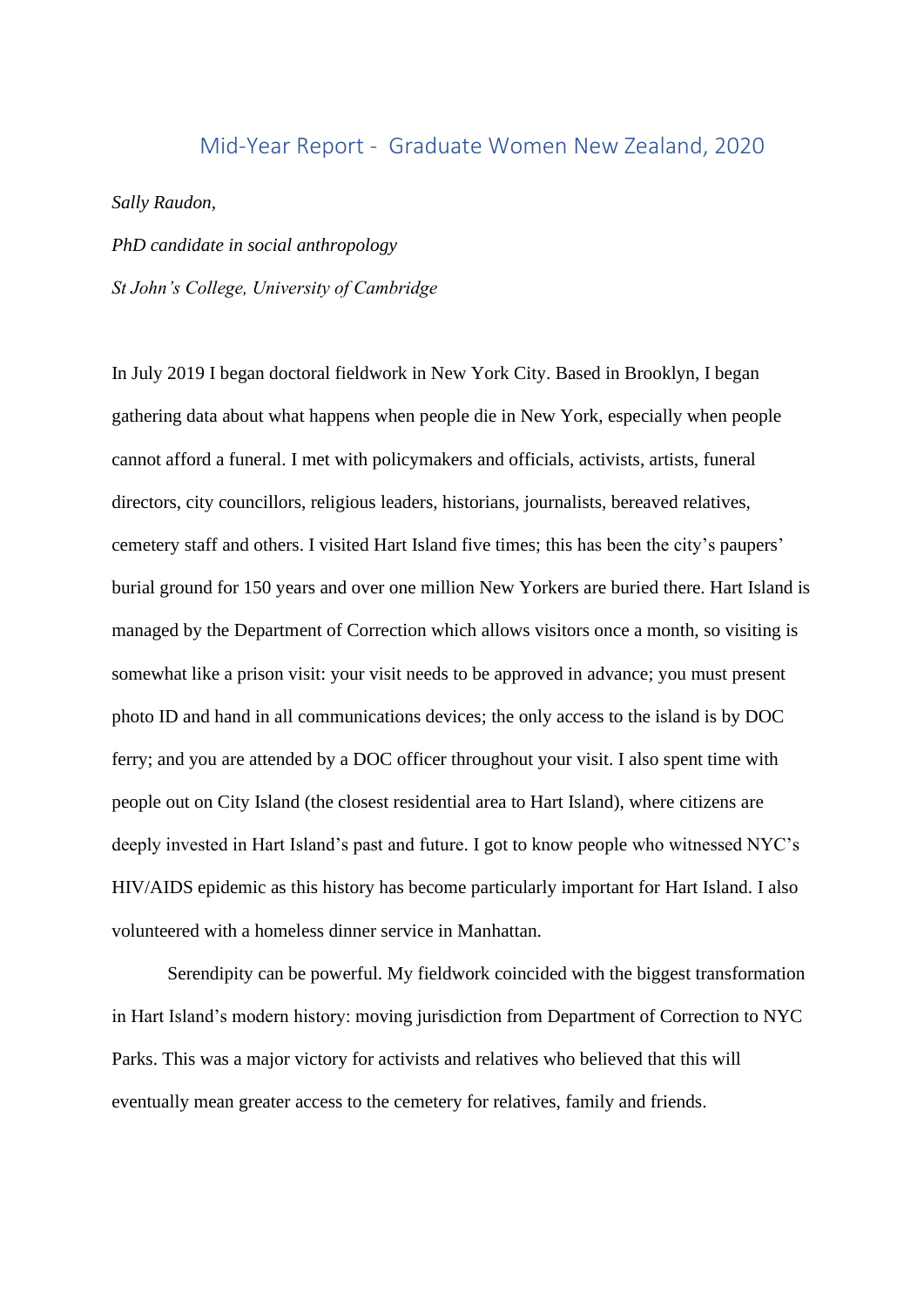People often ask how someone could end up buried on Hart Island. Elaine Joseph's daughter, Tomika, was born prematurely with a serious heart problem in 1978 at a Manhattan hospital. Elaine was sent home from the hospital as New York shut down in a catastrophic blizzard. As a nurse, Elaine knew her daughter's chances were slim, and Tomika lived only a few days. All public transport was cancelled because of the storm. When Elaine's calls finally connected to the morgue four days later, she was told her daughter's body had already been given a City burial. No one could provide any further information, even to say where this was. Tomika's records were lost.



Fordham St dock, City Island, where mourners wait to be admitted by DOC before taking the ferry to Hart Island to visit a relative's grave. Hart Island is visible in the distance.



Sally (on right) on Hart Island, 14 March 2020 (last DOC visit before Covid-19 shutdown). All cameras and phones are banned but DOC officers will take a polaroid of your visit. Note that individual graves are not marked. The fenceposts mark each burial trench – over one million New Yorkers are buried here.

Elaine is no shrinking violet: she grew up in the housing projects of lower Manhattan and retired from her 23 year Naval career as lieutenant commander. Yet for over 30 years Elaine didn't know where Tomika was buried. In 2009 she saw a television news clip about Hart Island and wondered if this could be where her daughter was. Even once she had confirmed this, it was another five years before the city began allowing relatives to visit the island. Elaine has become a powerful advocate for people with loved ones buried there.

'I wanted to bury my daughter, but I couldn't find her,' she told me. Speaking about Hart Island's transfer to NYC Parks, she said, 'My daughter and all her million friends there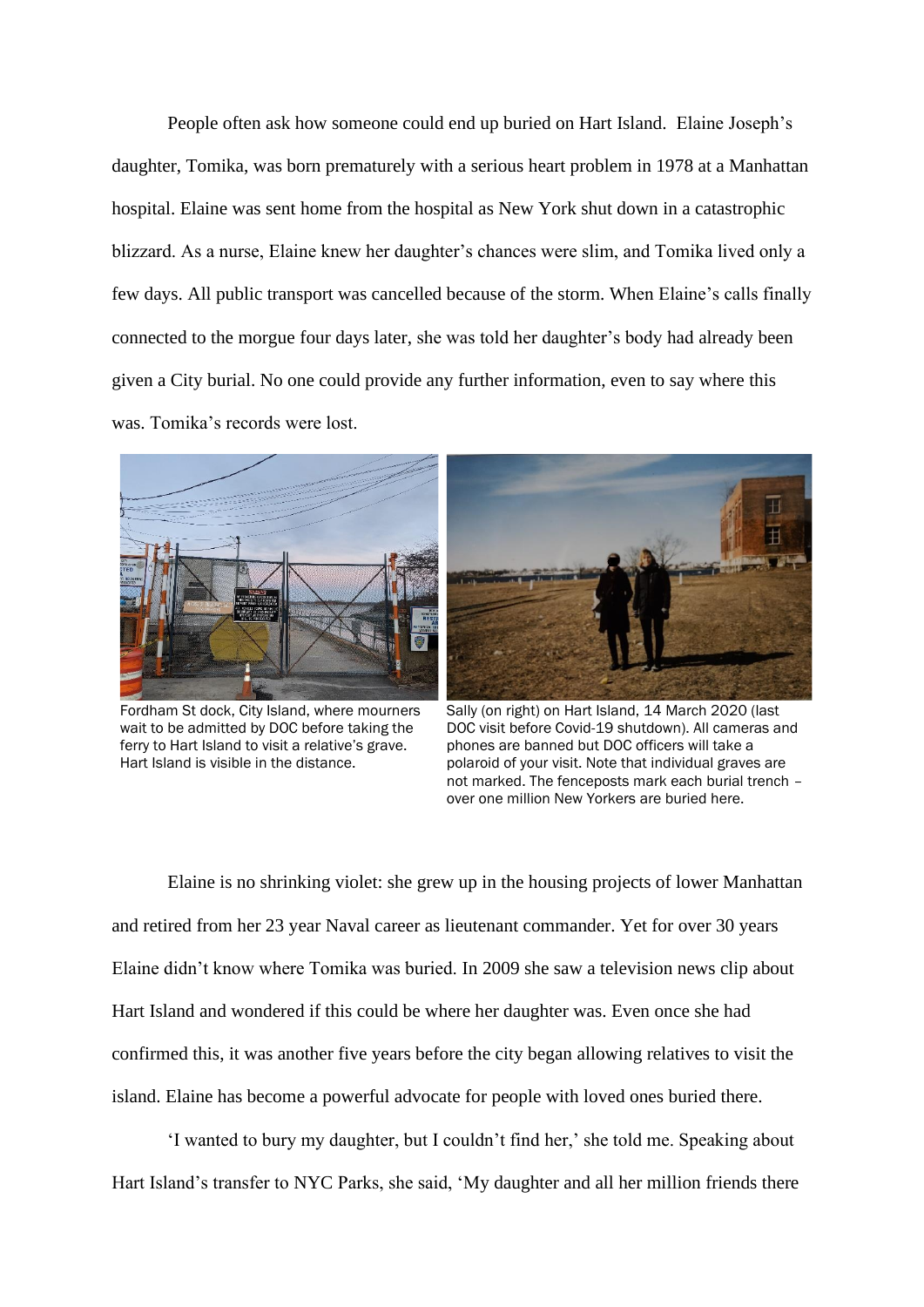with her, they now have dignity. I'll be able to visit and lay flowers on her grave whenever I want, not at the direction of the penal system.'

However, by early March, serendipity of a different sort struck. New York was speeding towards disaster and the panicked atmosphere there was frightening. Covid-19 made onsite fieldwork impossible: public services and institutions closed, people moved voluntarily into self-isolation, and NYC declared a state of emergency. I have serious asthma, and given the precarity of US healthcare, I evacuated back to the University of Cambridge, UK. From lockdown, I've continued my fieldwork remotely (just as I would have done had I remained in NYC). My project now includes New York's disaster care of the dead, in what is currently the global epicentre for Covid-19. Funeral directors face overwhelming shortages in morgue space and crematory capacity. The New York death rate reached six times higher than normal in April, and Hart Island itself has been extraordinarily busy. The social practices of funerals have rapidly changed there (as they have everywhere where morbidity has been high or social distancing has been ordered) and people are being buried or cremated without ceremony, or bodies held for long waiting periods.